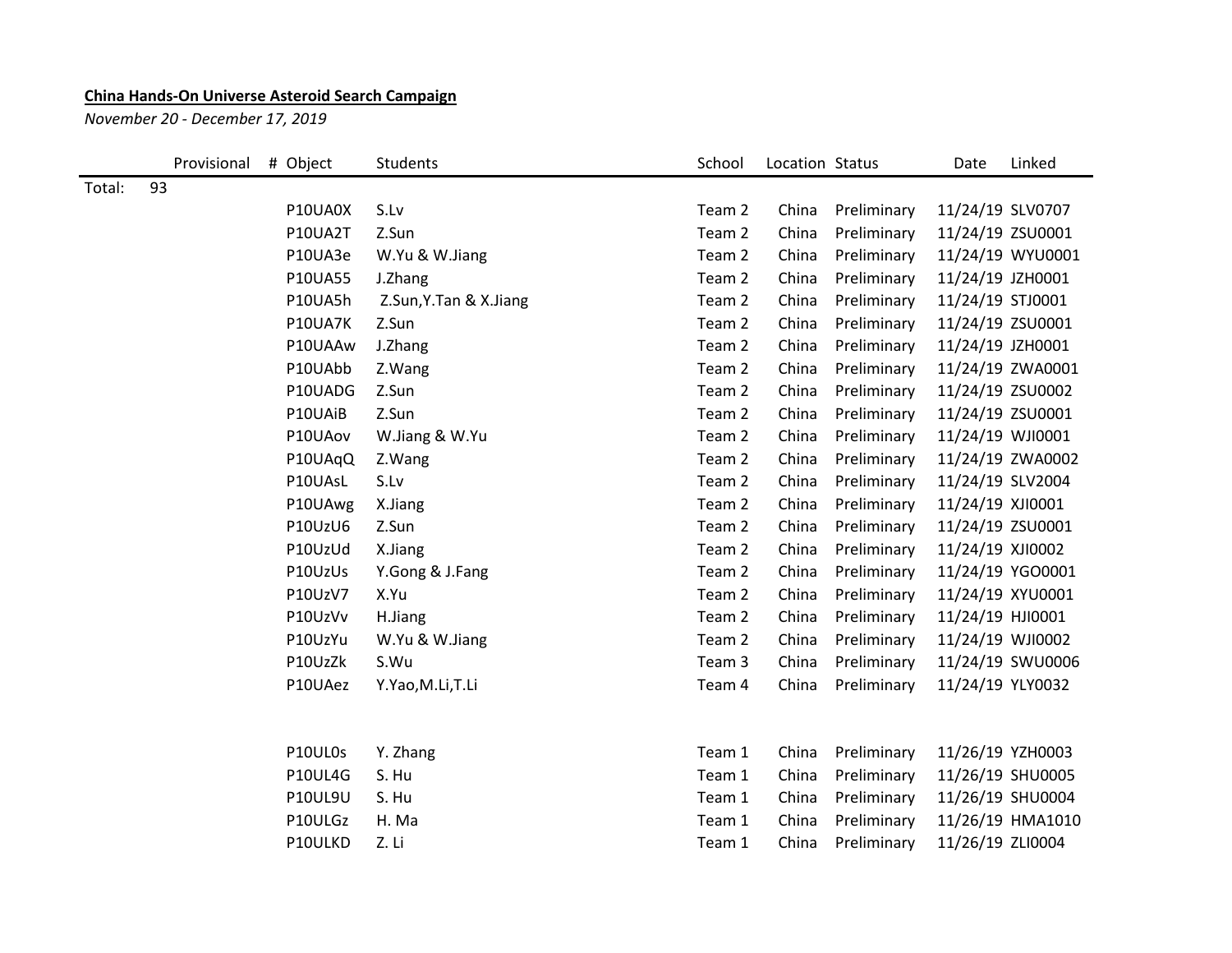| P10ULlu        | Y. Zhang          | Team 1 | China | Preliminary | 11/26/19 YZH0002 |                  |
|----------------|-------------------|--------|-------|-------------|------------------|------------------|
| P10ULto        | Z. Li             | Team 1 | China | Preliminary | 11/26/19 ZLI0003 |                  |
| P10UJI4        | Z. Sun            | Team 2 | China | Preliminary | 11/26/19 ZSU0003 |                  |
| P10UJPw        | Z. Sun            | Team 2 | China | Preliminary | 11/26/19 ZSU0012 |                  |
| P10UJXk        | S.Lv              | Team 2 | China | Preliminary | 11/26/19 SLV0001 |                  |
| P10UJYG        | Z. Sun            | Team 2 | China | Preliminary | 11/26/19 ZSU0005 |                  |
| P10UJZ4        | Z. Sun            | Team 2 | China | Preliminary | 11/26/19 ZSU0103 |                  |
| <b>P10UK3I</b> | Z. Sun            | Team 2 | China | Preliminary | 11/26/19 ZSU0005 |                  |
| P10UKhl        | S.Lv              | Team 2 | China | Preliminary | 11/26/19 SLV7743 |                  |
| P10UKTt        | Z. Sun            | Team 2 | China | Preliminary | 11/26/19 ZSU0013 |                  |
| P10UKuT        | Z. Sun            | Team 2 | China | Preliminary | 11/26/19 ZSU0014 |                  |
| P10UKZk        | J. Zhang          | Team 2 | China | Preliminary | 11/26/19 JZH0001 |                  |
| P10UL1R        | J. Zhang          | Team 2 | China | Preliminary | 11/26/19 JZH0005 |                  |
| P10UL3n        | J. Fang           | Team 2 | China | Preliminary | 11/26/19 JFA0005 |                  |
| P10UL3p        | J. Fang & Y. Gong | Team 2 | China | Preliminary | 11/26/19 JFA0007 |                  |
| P10UL6i        | Y. Wang           | Team 2 | China | Preliminary |                  | 11/26/19 YWA0005 |
| P10UL72        | S.Lv              | Team 2 | China | Preliminary | 11/26/19 SLV4377 |                  |
| <b>P10UL83</b> | X. Yu             | Team 2 | China | Preliminary | 11/26/19 XYU0006 |                  |
| P10UL8E        | W. Yu & X. Liu    | Team 2 | China | Preliminary |                  | 11/26/19 WYU0001 |
| P10UL8v        | H. Jiang          | Team 2 | China | Preliminary | 11/26/19 HJI0002 |                  |
| P10UL9V        | Z. Sun            | Team 2 | China | Preliminary | 11/26/19 ZSU0004 |                  |
| P10ULaG        | Z. Sun            | Team 2 | China | Preliminary | 11/26/19 ZSU1001 |                  |
| P10ULak        | Y. Wang           | Team 2 | China | Preliminary |                  | 11/26/19 YWA0007 |
| P10ULew        | Z. Liu            | Team 2 | China | Preliminary | 11/26/19 ZLI0005 |                  |
| P10ULjg        | X. Liu            | Team 2 | China | Preliminary | 11/26/19 XLI0001 |                  |
| P10ULjT        | Z. Liu & W. Yu    | Team 2 | China | Preliminary | 11/26/19 ZLI0002 |                  |
| P10ULjz        | Z. Sun            | Team 2 | China | Preliminary | 11/26/19 ZSU0102 |                  |
| P10ULIG        | X. Liu            | Team 2 | China | Preliminary | 11/26/19 XLI0009 |                  |
| P10ULIJ        | Z. Wang           | Team 2 | China | Preliminary |                  | 11/26/19 ZWA0006 |
| P10ULmN        | Z. Jia            | Team 2 | China | Preliminary | 11/26/19 ZJI0001 |                  |
| P10ULnc        | S.Lv              | Team 2 | China | Preliminary | 11/26/19 SLV0403 |                  |
| P10ULoM        | X. Liu            | Team 2 | China | Preliminary | 11/26/19 XLI0412 |                  |
| P10ULpp        | Z. Sun            | Team 2 | China | Preliminary | 11/26/19 ZSU0001 |                  |
| P10ULsg        | Z. Sun            | Team 2 | China | Preliminary | 11/26/19 ZSU0101 |                  |
|                |                   |        |       |             |                  |                  |